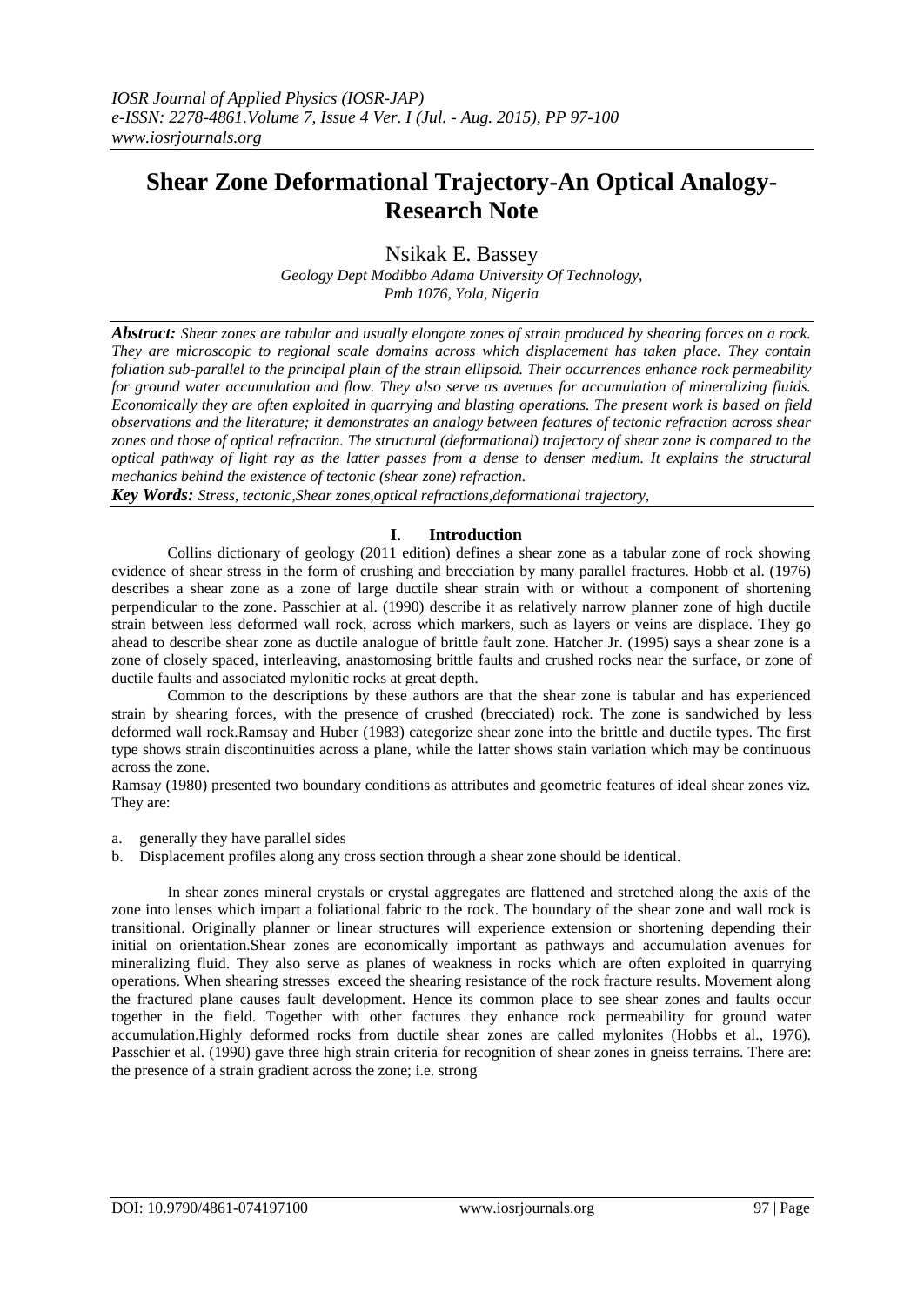

deformation at the centre to weakly or undeformed wall rock (Fig.1).

**Fig.1. Typical shear zone in a rock (Internet source).**

Secondly in undeformed host rock, the strain gradient results in a characteristic pattern of increasing intensity of foliation toward the shear zone and bending (refraction) of this foliation into the zone. Thirdly preexisting veins or layering and foliation in the host rock are displaced along shear zone.

This work is based on studies/observations of shear zones in the field and the literature. It attempts to present some structural features of shear zones which are comparable to what is observed in refraction optics. In order words the deformational trajectory of shear zone is compared to the optical trajectory or pathway of light as it undergoes refraction (from a dense medium to a denser medium).The term deformational trajectory as used here connotes the pathway defined by alignment of deformed mineral grains across the shear zones.

The path of light as it passes from a fast medium to a slow medium bends towards the normal to the boundary between the two media. Fig.2 shows a simple refraction set up. The magnitude of bending depends on the indices of refraction of the two media. As the speed of light is reduced in slow (denser) medium, the wavelength is shortened proportionately. The frequency is unchanged; it is characteristic of the source of light and unaffected by the medium changes.



**Fig.2.Asimple refraction set up (Internet source), showing the bending of light as it passes from a dense medium (air) to a denser medium (glass).**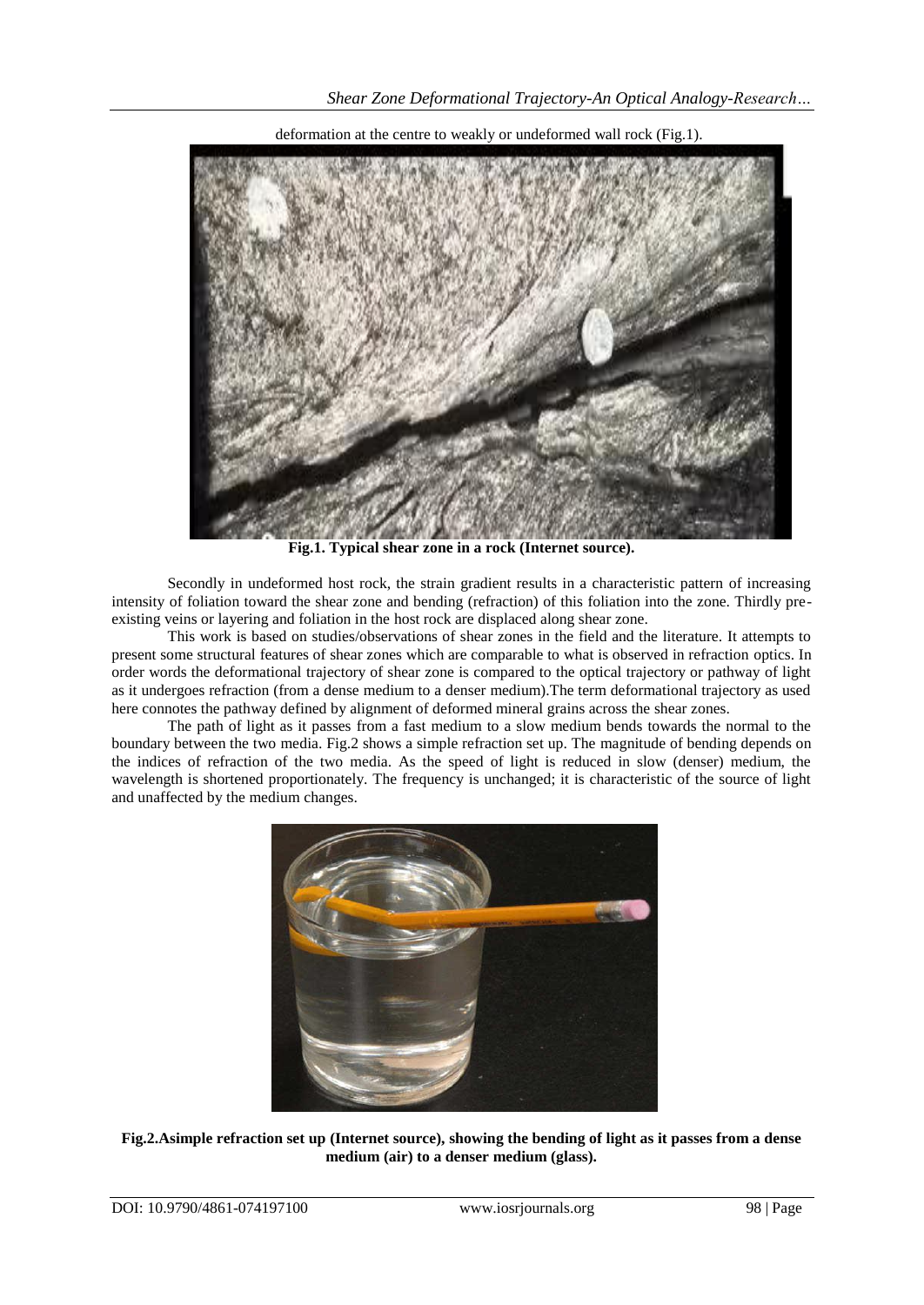Ron Kurtus (2012) explains that the slowing of light speed through a denser medium is caused by electric fields in the material. The low speed of electromagnetic radiation as it passes through a transparent material such as glass or water is because of the effect of the electric fields surrounding the electrons and nuclei of the atoms in the material. These fields act as friction on the light wave impeding its propagation hence it slows down.In the following Figure the deformation path of a shear zone is traced following alignment of mineral crystals across it.The deformational path is also called structural trajectory.



**Fig.3. Deformational trajectories (red broken lines) across a shear zone. Notice the 'refraction' of the trajectories into the shear zone,(**source of shear zone picture: internet).

The structural trajectory is seen to bend toward the shear zone and away from it from any direction.

## **II. Discussion/Conclusion**

The bending of the structural trajectory across a shear zone is analogous to light to light ray traveling from a dense medium to a denser medium, and back to the dense medium. There is greater density of minerals grains within the shear zone because the minerals have undergone mechanical fragmentation during shearing. This is followed by concentration of mineral the grains, making the zone more densely packed than the unsheared adjoining rock. At the border/transition zone the shear force produce mechanical rotation of the mineral grains causing the bending appearance or "refraction" appearance. Drury (1987) describes deformation in a shear zone as involving angular relationships, so that linear features outside the shear system are seen to swing to it as shown in Fig.3.

The concentration of the minerals within the shear zone is because the rock is compressed maximally and perpendicularly by stresses while extension occurs perpendicularly to the direction of impact of the maximum stresses. The rock is consequently flattened on the plane of the shear zone. The "refraction" of the deformational trajectory along the shear zone is an evidence of non-coaxial flow into the shear zone.There exist an optical analogy between shearing deformation in rocks as marked by the deformational trajectory which bends across the shear zone, and optical refraction of light, where the rays bend across the boundary of two media of different densities. **This is a scientific note!**

The following Table (1) compares the features of shear zone refraction and those of optical refraction.

| S/N | <b>Shear Zone Refraction</b>                                 | <b>Optical Refraction</b>                            |
|-----|--------------------------------------------------------------|------------------------------------------------------|
| 1.  | Involves change in deformational trajectory                  | Involves change in optical travel path               |
| 2.  | Stretching of mineral aggregates along shear zone and        | Reduction in wavelength of light across denser       |
|     | shortening perpendicular to it.                              | medium with frequency of light unaffected.           |
| 3.  | Rotation of mineral aggregates along boundary of shear zone, | Bending of light ray in dense medium due to slow     |
|     | with fragmentation and concentration within shear zone.      | speed is caused by frictional resistance of electric |
|     |                                                              | field of nuclei/electrons of atoms.                  |
| 4.  | Deformation path produced is reversible                      | Ray path is reversible.                              |
| 5.  | Deformation produced by shearing forces                      | No scientific records/reports of deformation.        |
| 6.  | Deformation of mineral grains depends on hardness. Feldspars |                                                      |
|     | are fractured while quartz are plastically deformed          | , ,                                                  |

**Table 1:Features of shear zone refraction and optical refraction.**